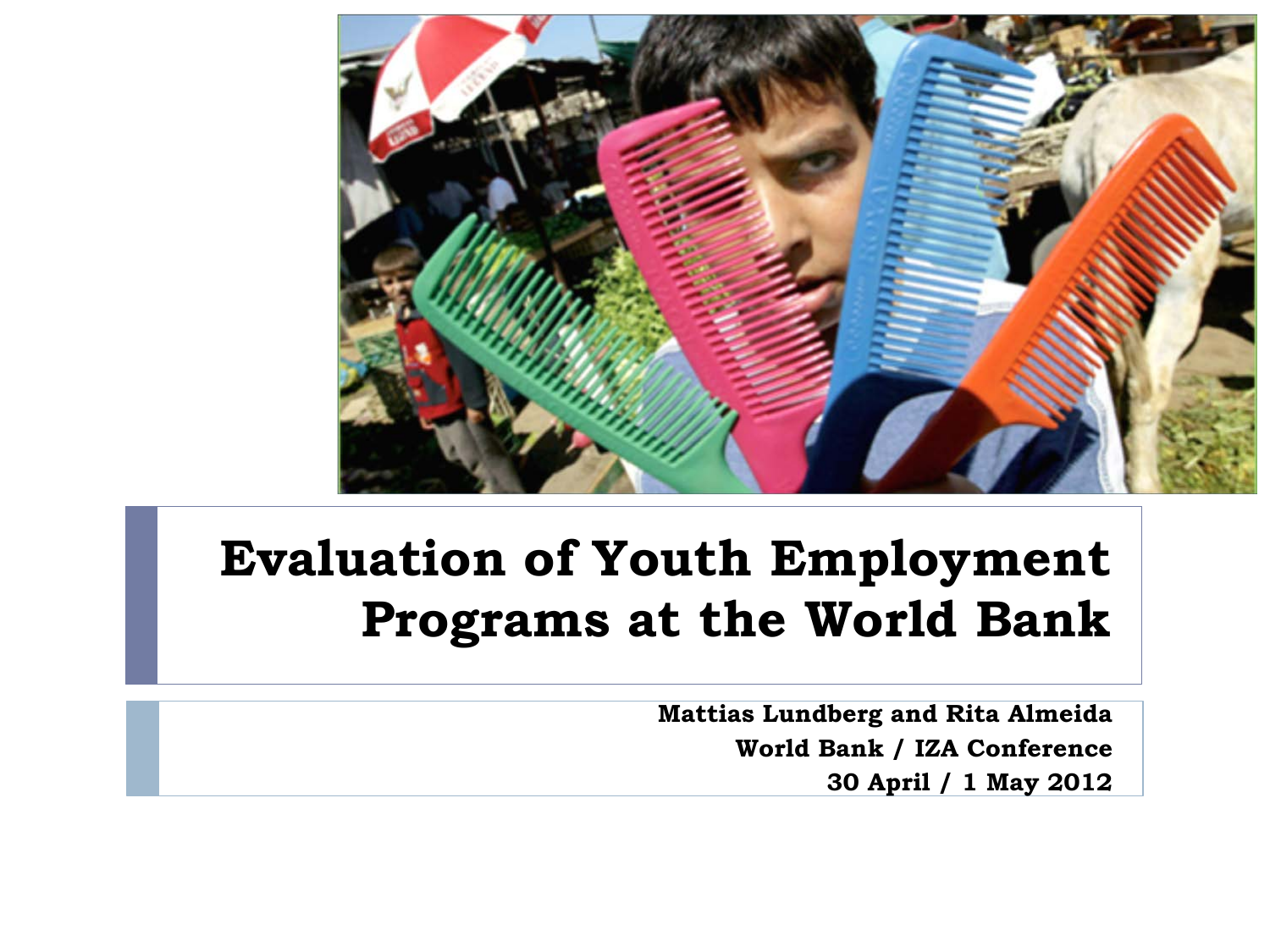#### **ALMP / YE evaluations supported or executed by the World Bank**

# **BNPP / SIEF (6 evaluations) AGI (7+) RFLIT (17) Other (~35)**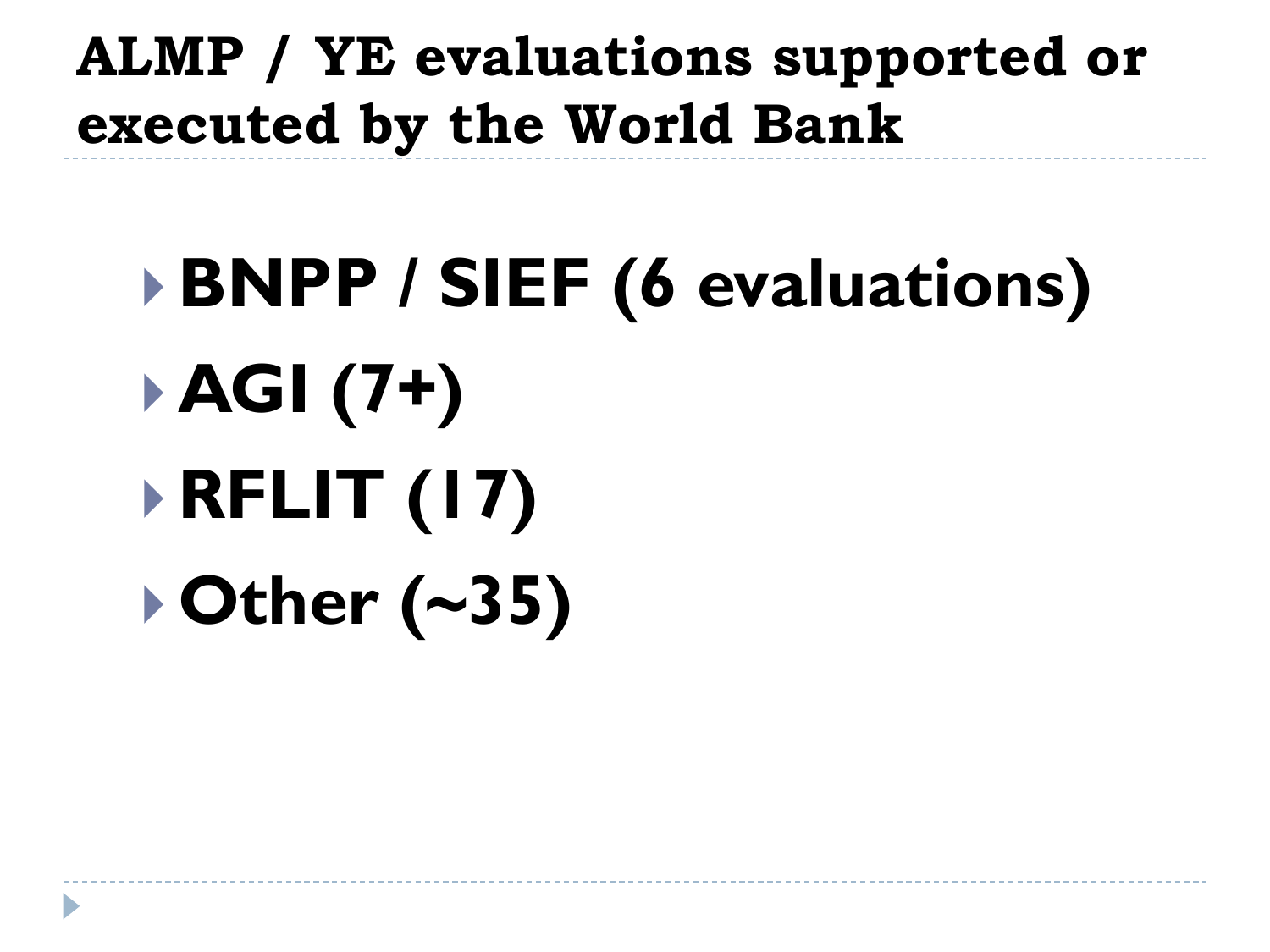## **Evaluation of related Safety Nets programs**

- **Workfare / Public Works**
- **Transfer / income support (CCT and UCT)**
- **Targeted (girls / women, OVC, food insecure households and regions)**
- **A few examples**
	- ▶ **Malawi (ZOMBA)** girls stay in school longer, delaying marriage and sexual activity, may lead to a reduction in the risk of HIV infection; CCT arm proved to be more cost-effective than UCT.
	- **South Africa (CSG) –** improved the nutritional status of young children, especially among the very youngest.
	- ▶ Ethiopia (PSNP) improved food security, even though food prices were rising dramatically at the time, increased the growth rate of livestock holdings, even for those affected by drought.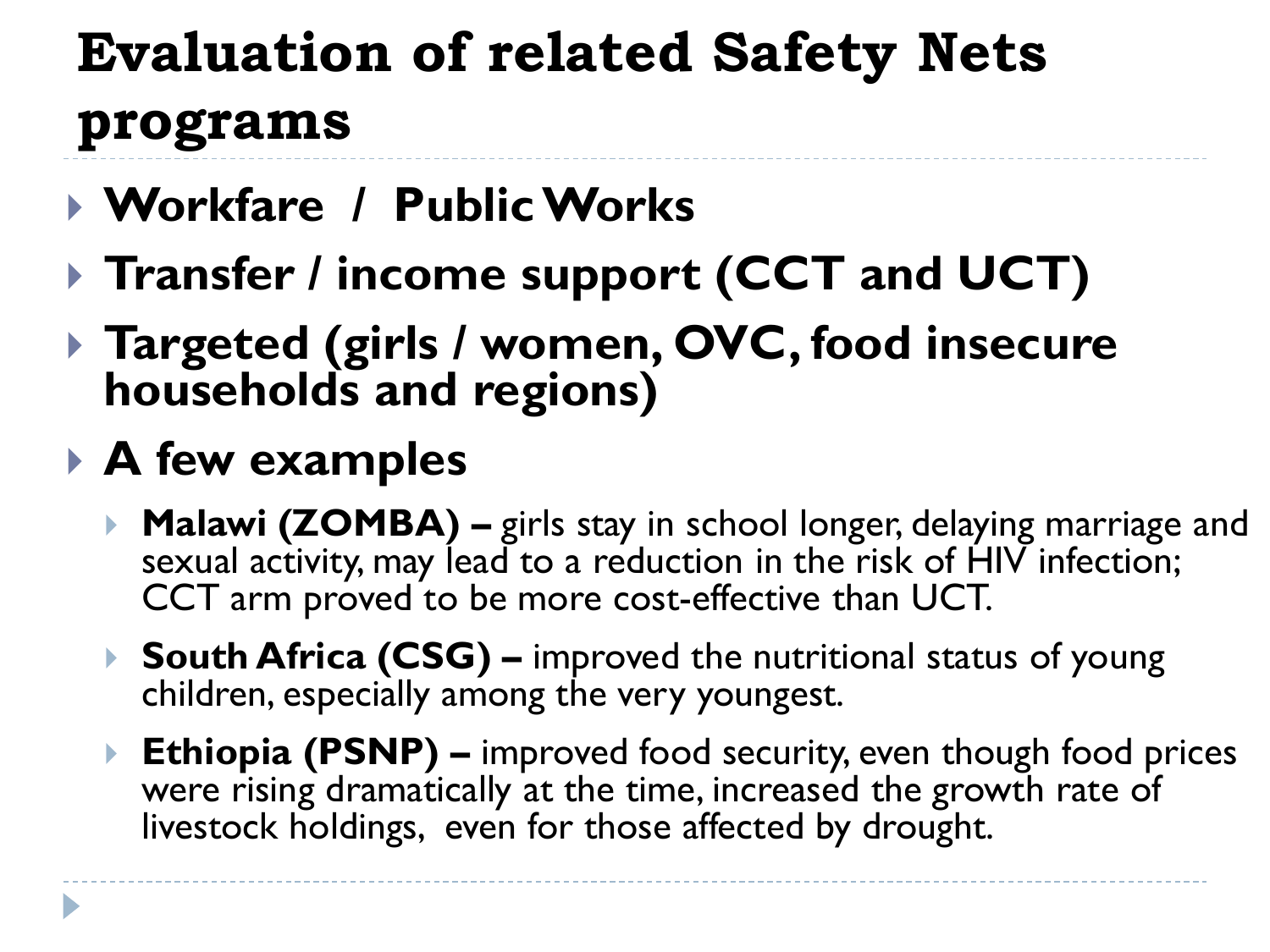# **BNPP / SIEF ALMP cluster-supported programs**

- **▶ Dominican Republic, Programa Juventud y Empleo** (PJE)
- **Malawi,** Impact evaluation of Technical and Vocational Skills Training for Orphaned, Vulnerable and Affected Youth
- ▶ **South Africa, A Youth Wage Subsidy Experiment for** South Africa
- **Tunisia,** Turning Theses into Enterprises

 $\blacktriangleright$ 

- **Turkey, Turkish Public Employment Agency (ISKUR)** Impact evaluation of Vocational Training
- **Uganda,** The Northern Uganda Social Action Fund (NUSAF) Youth Opportunities Program (YOP)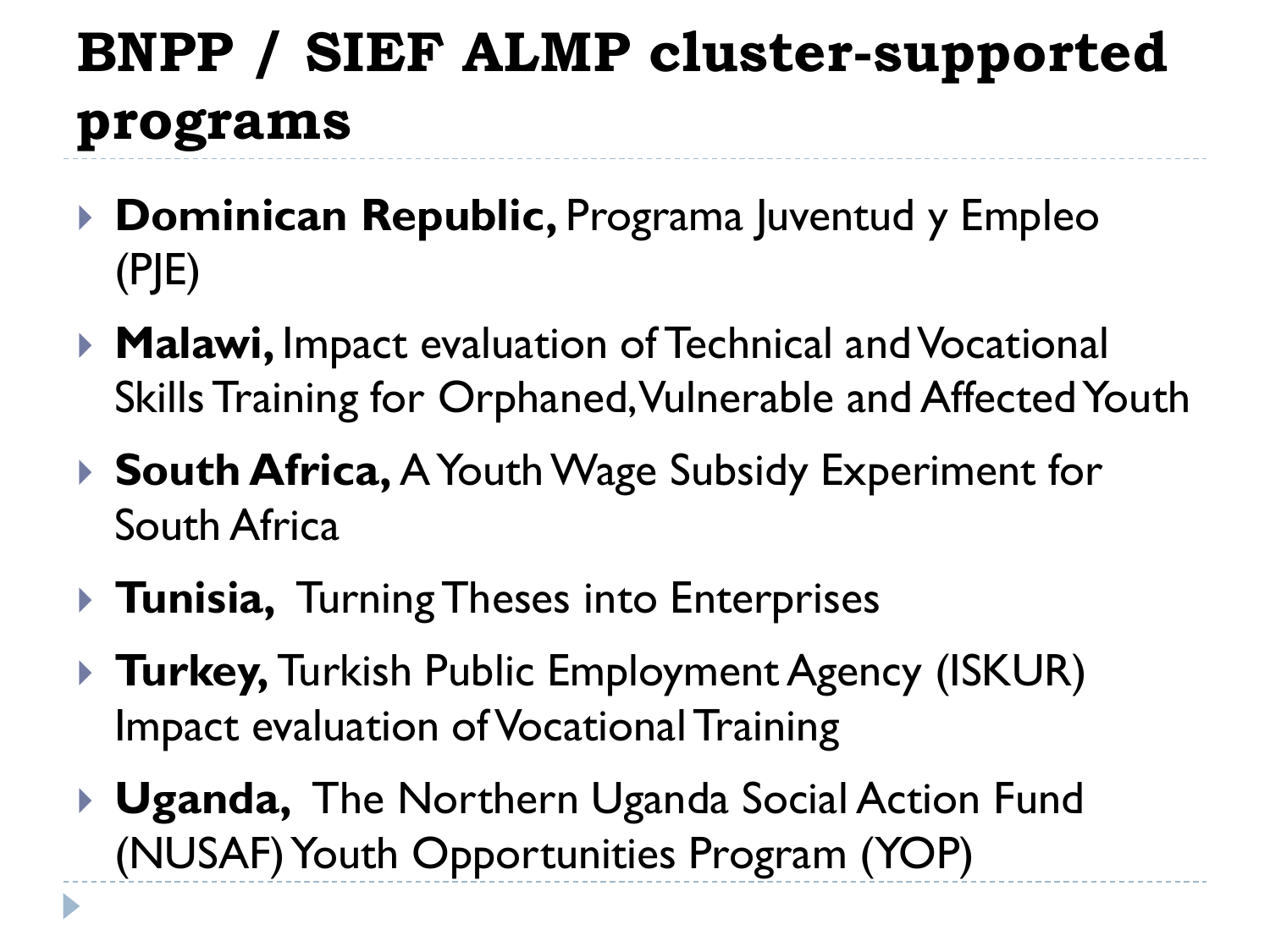#### **AGI-supported programs**

- **Pilot projects, mostly in fragile states, to promote the transition of adolescent girls from school to productive employment.**
- **Training in skills for wage employment, business development, and life skills; with placement assistance and links to microfinance.**
- ▶ Five countries in first wave: Liberia, Rwanda, **South Sudan, Nepal, Afghanistan.**
- **Expanded to include Jordan, Haiti, Laos, PNG,….**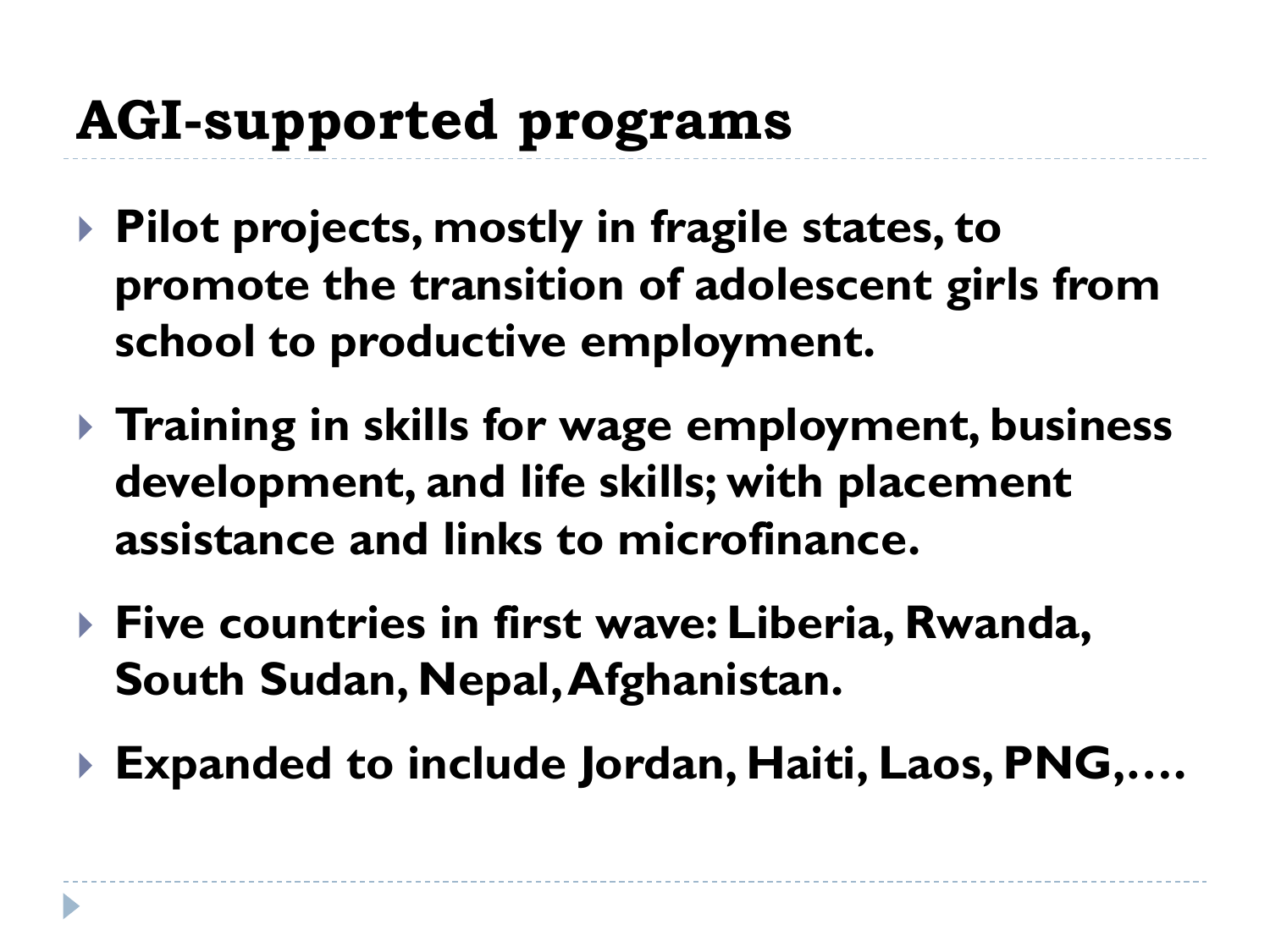# **RFLIT-supported programs**

**17 evaluations in 5 clusters.**

D

- **To enhance financial understanding, knowledge, and behavior, primarily among households and consumers.**
- **A few focus on financial capability for enterprises:**
	- **Brazil –** financial education for schoolchildren and parents;
	- **India –** bank cards and financial education mentoring;
	- **India –** "doorstep banking" and the role of financial services;
	- **Kenya –** comparing traditional school-based curriculum and utilization of broadcast and new media, such as comics, radio, and social networking;
	- **Uganda –** the impact of networks on financial capabilities of small business owners;
	- **India and Kenya –** use of index-based insurance.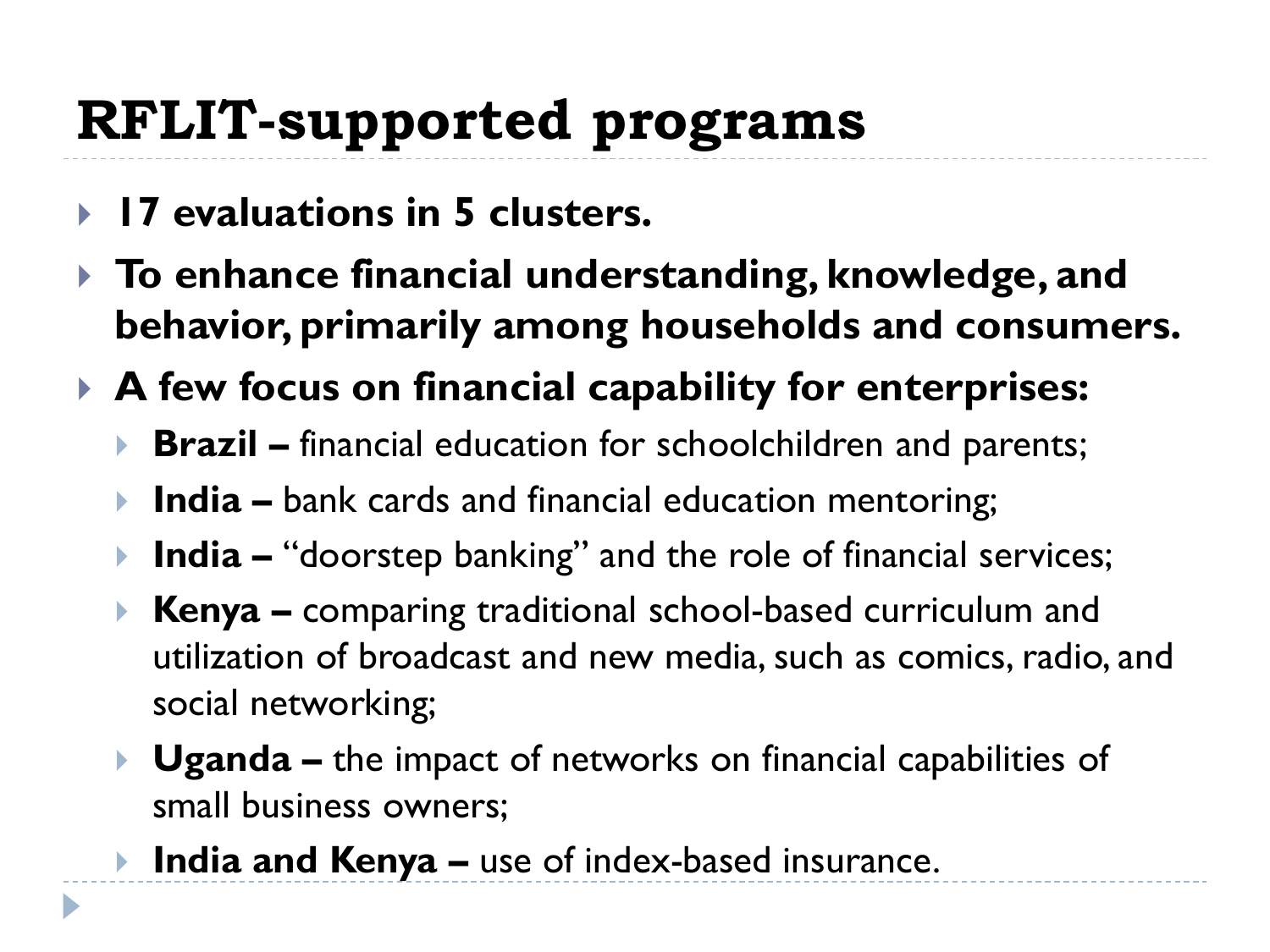## **Other ALMP / YE evaluations supported by the World Bank**

- **More than 30 other active labor market programs targeting young people, e.g.**
	- **Social protection in a crisis: Argentina's** *Plan Jefes y Jefas***.**
	- **Female economic empowerment through vocational education in Kenya.**
	- **Promoting self-employment among the unemployed in Hungary and Poland.**
	- **Ex-combatant reintegration and peacebuilding in Liberia.**
	- **Impact of female education on labor market outcomes in Malawi.**
	- **does the Slovenian public works program increase participants' chances to find a job?**

b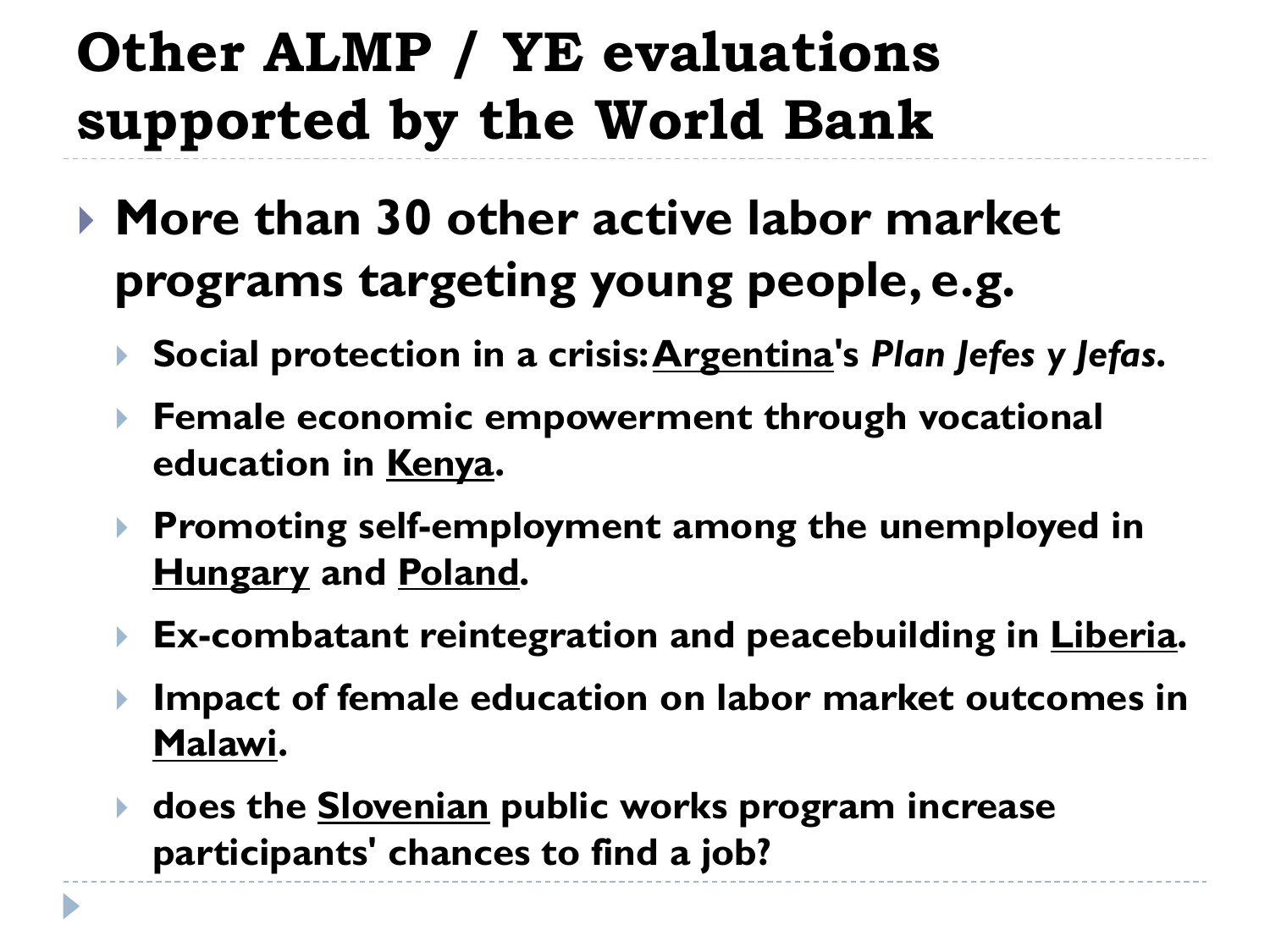#### **Take-away messages:**

- **The evidence is getting better: supply-side interventions can work.**
- **But we need to learn more about**
	- **Cost-effectiveness –** which programs are most effective? Which programs are worth doing? (effectiveness is not enough)
	- **Heterogeneity of impact –** why do programs work better for some than for others?
	- **External validity –** which programs work in different places, among different people?
	- **What type of training is most effective** (job skills, "life skills,"...), in what combination?
	- **How are skills and other benefits best delivered?** In a classroom? On the job?
	- **Dose-response –** what is optimum exposure? Hours? Days? Weeks?
	- **Short vs long-term effects –** does impact attenuate or grow over time?
	- **Scale –** how can we afford it and sustain it?
	- **"General Equilibrium" effects –** what happens to prices, wages, and incentives?
- **More importantly, what constrains employment?**
	- The work force has the "wrong" training, or is badly trained?
	- There simply aren't enough jobs?

 $\blacktriangleright$ 

**Mhat if the constraints are elsewhere (eg credit markets)?**